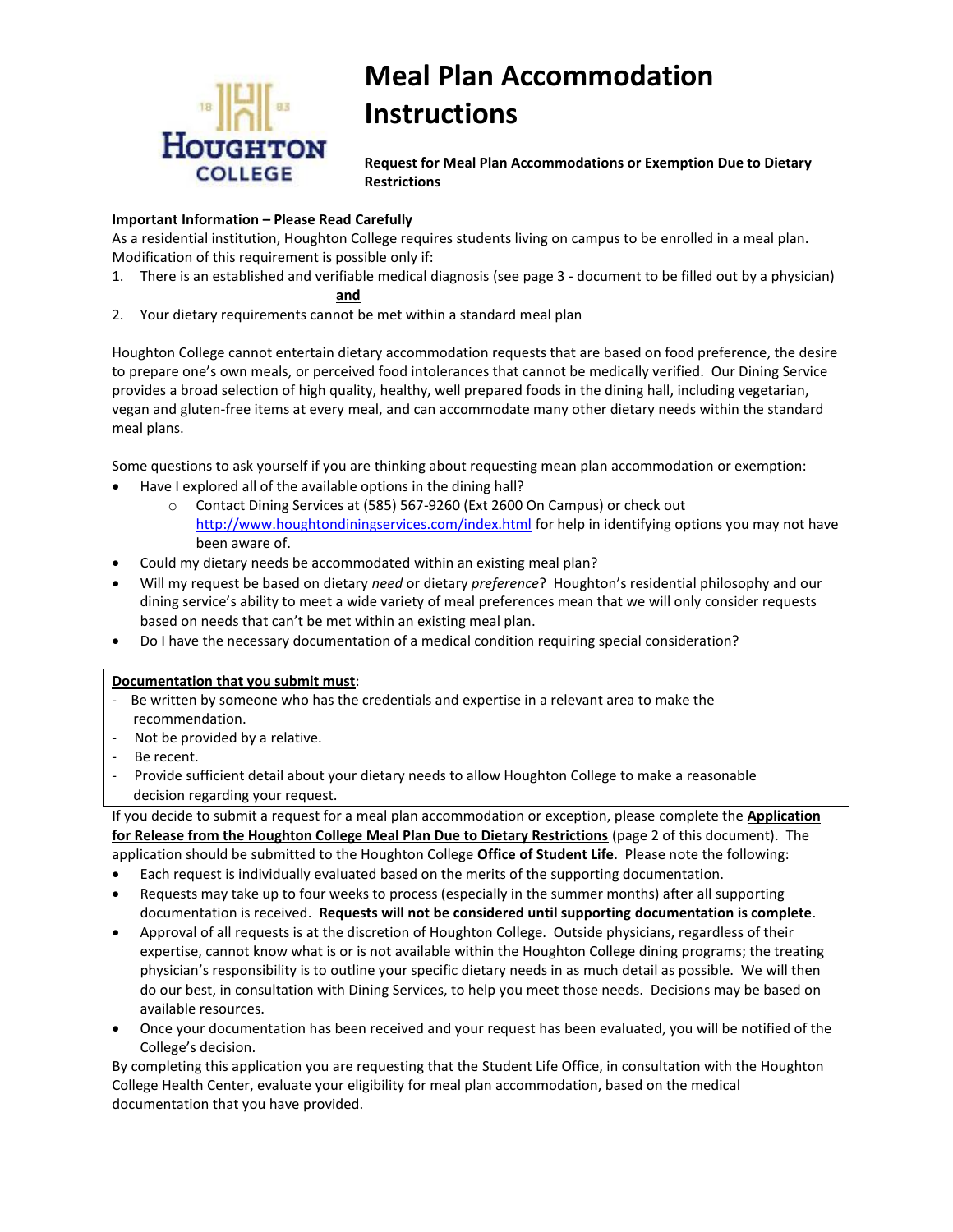

## **Application for Release from the Houghton College Meal Plan Due to Dietary Restrictions**

| Current Campus Address/CPO: North State State State State State State State State State State State State State State State State State State State State State State State State State State State State State State State St                                                                                                                                                                                              |      |
|-----------------------------------------------------------------------------------------------------------------------------------------------------------------------------------------------------------------------------------------------------------------------------------------------------------------------------------------------------------------------------------------------------------------------------|------|
|                                                                                                                                                                                                                                                                                                                                                                                                                             |      |
| 1. I am requesting a release from the meal plan due to:                                                                                                                                                                                                                                                                                                                                                                     |      |
|                                                                                                                                                                                                                                                                                                                                                                                                                             |      |
| 2. I am requesting this to begin as of (date or semester): The manuscript of the control of the control of the control of the control of the control of the control of the control of the control of the control of the contro                                                                                                                                                                                              |      |
| This request is the result of permanent and/or reoccurring condition and I will need to be<br>3.<br>accommodated for the remainder of the time I am a student at Houghton College:<br>No Yes No                                                                                                                                                                                                                             |      |
| I have provided the appropriate documentation of my medical condition from my treating professional<br>to the Houghton College Office of Student Life. I give my consent to the Office of Student Life to consult<br>with the Student Health Center. The materials will be reviewed and the Office of Student Life is<br>responsible for a final decision.<br>I acknowledge that this request applies only to my meal plan. |      |
| <b>Student Signature</b>                                                                                                                                                                                                                                                                                                                                                                                                    | Date |

Please **bring, fax or mail** this form & supporting documentation to: Houghton College Office of Student Life PO Box 128 Houghton, NY 14744

Fax: 585.567.9225

Email is not considered a secure means of communicating medical information. We encourage communication in person or by phone for all medically related questions. For other general inquiries feel free to contact us at [housing@houghton.edu.](mailto:housing@houghton.edu)